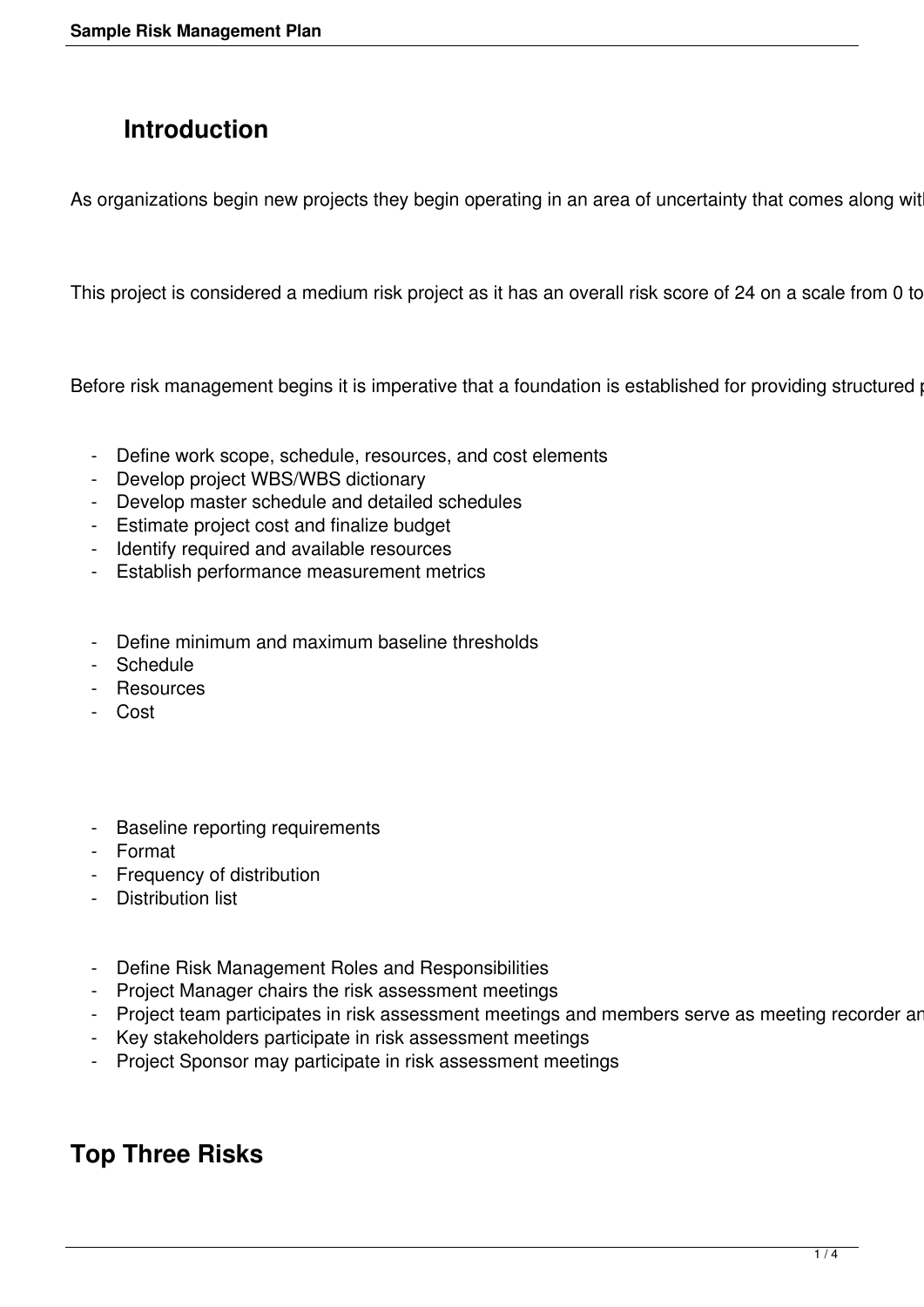It is important to explicitly state the top three risks to the project in the Risk Management Plan. This will i

The top three high probability and high impact risks to this project are:

Delay in Server Equipment Due to a manufacturer's production backlog, the servers are not available for large scale applicati

Fiber Optics Connection Not Completed Due to construction delays in installing the fiber optic cable between the data center and the head

Network Operations Center ( NOC ) Not Appropriately Staffed Due to lead times associated with hiring and training additional staff, the NOC does not have the i

## **Risk Management Approach**

This section of the Risk Management Plan provides a general description for the approach taken to ider

The approach we have taken to manage risks for this project included a methodical process by which th

#### **Risk Identification**

Here the Risk Management Plan explains the process by which the risks associated with this project we

For this project, risk identification was conducted in the initial project risk assessment meeting. The metl

Expert Interview

Two Expert Interviews were held for this project. The interviews revealed several risks which were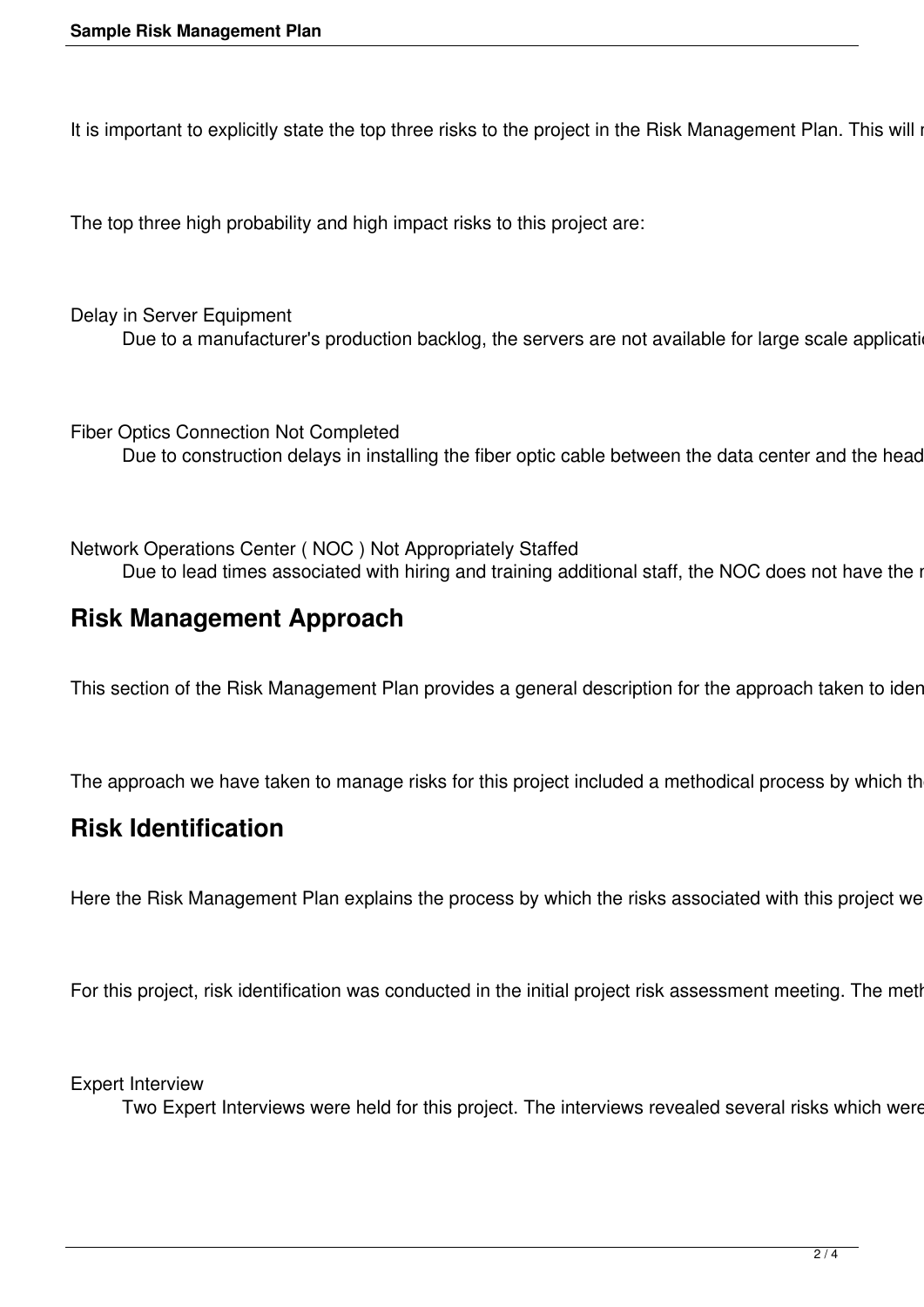Risk Assessment Meeting

A risk assessment meeting was held with key team members and stakeholders. The risks identified and Risk Register.

Historical Review of Similar Projects

The project team reviewed the history of similar projects in order to determine the most common r

#### **Risk Qualification and Prioritization**

Once risks are identified it is important to determine the probability and impact of each risk in order to al

In order to determine the severity of the risks identified by the team, a probability and impact factor was

Once the risks were assigned a probability and impact and placed in the appropriate position on the cha

## **Risk Monitoring**

This section of the Risk Management Plan should discuss how the risks in the project will be actively mo

The most likely and greatest impact risks have been added to the project plan to ensure that they are m

#### **Risk Mitigation and Avoidance**

Once risks have been qualified, the team must determine how to address those risks which have the gre

The project manager has led the project team in developing responses to each identified risk. As more r

The risks for this project will be managed and controlled within the constraints of time, scope, and cost.

In extreme cases it may be necessary to allow flexibility to one of the project's constraints. Only one of t